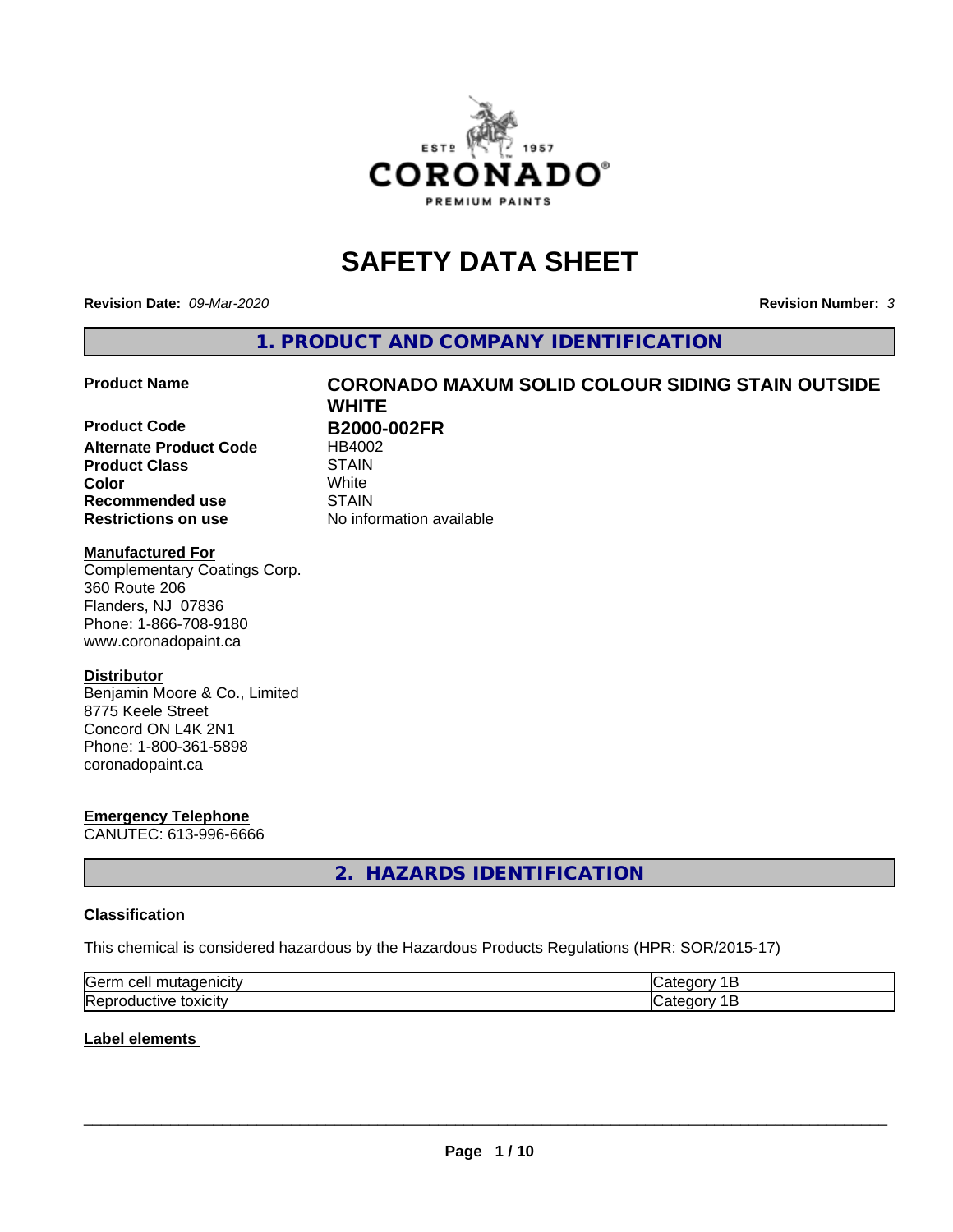### **Danger**

**Hazard statements** May cause genetic defects May damage fertility or the unborn child



**Appearance** liquid **Odor 11** and **Odor 11** and **Odor 11** and **Odor 11** and **Odor Odor 1** and **Odor 1** and **Odor 1** and **Odor 1** and **Odor 1** and **1** and **1** and **1** and **1** and **1** and **1** and **1** and **1** and

#### **Precautionary Statements - Prevention**

Obtain special instructions before use Do not handle until all safety precautions have been read and understood Use personal protective equipment as required

#### **Precautionary Statements - Response**

IF exposed or concerned: Get medical advice/attention

### **Precautionary Statements - Storage**

Store locked up

#### **Precautionary Statements - Disposal**

Dispose of contents/container to an approved waste disposal plant

#### **Other information**

No information available

| <b>Chemical name</b>                                     | CAS No.       | Weight-%      | <b>Hazardous Material</b><br>registry number<br>(HMIRA registry #) | Date HMIRA filed and<br>Information Review Act date exemption granted<br>(if applicable) |
|----------------------------------------------------------|---------------|---------------|--------------------------------------------------------------------|------------------------------------------------------------------------------------------|
| Titanium dioxide                                         | 13463-67-7    | $10 - 30%$    |                                                                    |                                                                                          |
| Nepheline syenite                                        | 37244-96-5    | - 5%          |                                                                    |                                                                                          |
| Propylene glycol                                         | $57 - 55 - 6$ | - 5%          |                                                                    |                                                                                          |
| Diatomaceous earth                                       | 61790-53-2    | - 5%          |                                                                    |                                                                                          |
| Zinc oxide                                               | 1314-13-2     | - 5%          |                                                                    |                                                                                          |
| Carbamic acid,<br>1H-benzimidazol-2-yl-, methyl<br>ester | 10605-21-7    | $0.1 - 0.25%$ |                                                                    |                                                                                          |
| Sodium C14-C16 olefin<br>sulfonate                       | 68439-57-6    | $0.1 - 0.25%$ |                                                                    |                                                                                          |

**3. COMPOSITION INFORMATION ON COMPONENTS**

\*The exact percentage (concentration) of composition has been withheld as a trade secret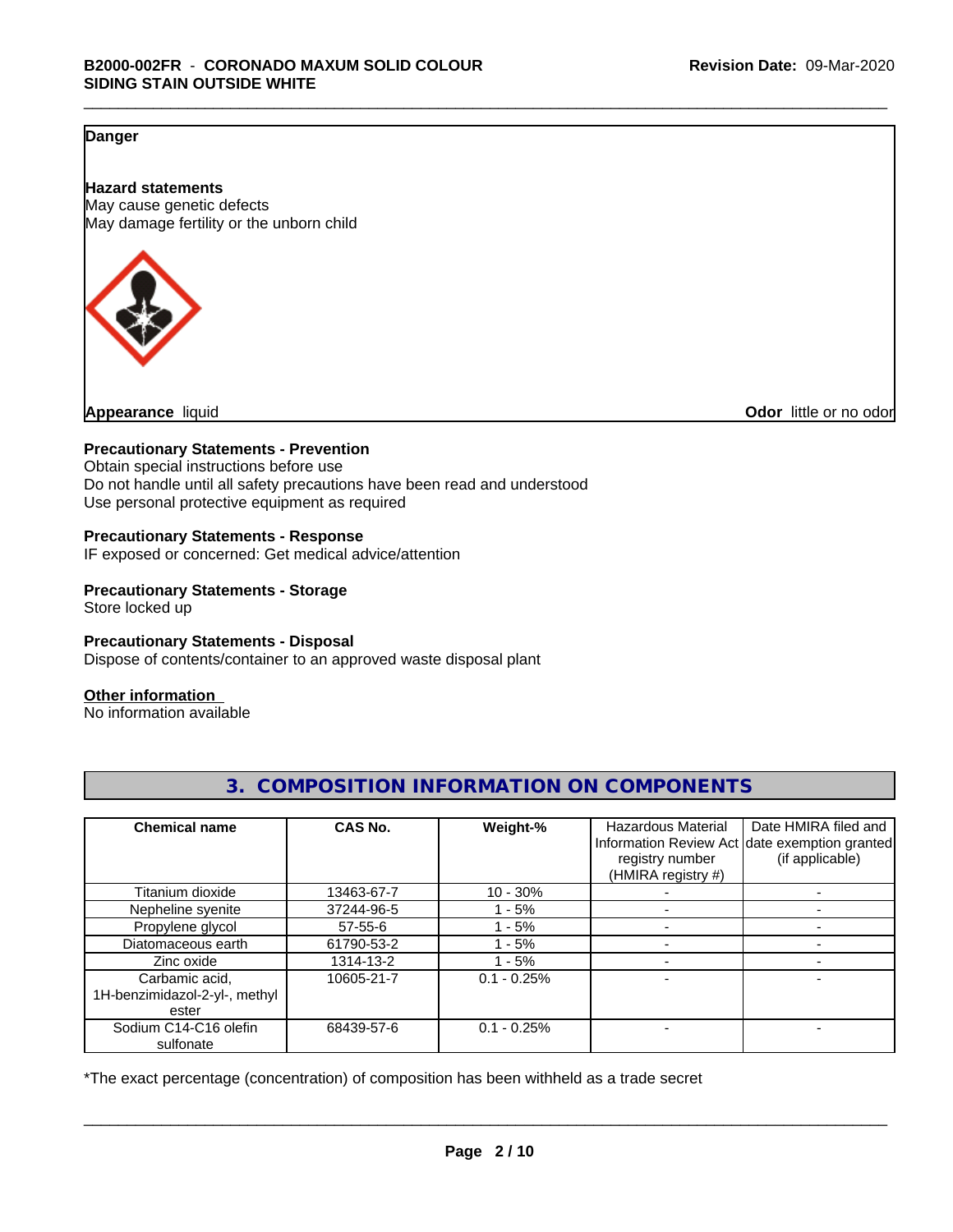| 4. FIRST AID MEASURES                  |                                                                                                          |  |  |  |
|----------------------------------------|----------------------------------------------------------------------------------------------------------|--|--|--|
| <b>General Advice</b>                  | If symptoms persist, call a physician. Show this safety data<br>sheet to the doctor in attendance.       |  |  |  |
| <b>Eye Contact</b>                     | Rinse thoroughly with plenty of water for at least 15<br>minutes and consult a physician.                |  |  |  |
| <b>Skin Contact</b>                    | Wash off immediately with soap and plenty of water while<br>removing all contaminated clothes and shoes. |  |  |  |
| <b>Inhalation</b>                      | Move to fresh air. If symptoms persist, call a physician.                                                |  |  |  |
| Ingestion                              | Clean mouth with water and afterwards drink plenty of<br>water. Consult a physician if necessary.        |  |  |  |
| <b>Most Important Symptoms/Effects</b> | None known.                                                                                              |  |  |  |
| <b>Notes To Physician</b>              | Treat symptomatically.                                                                                   |  |  |  |

**5. FIRE-FIGHTING MEASURES**

| <b>Suitable Extinguishing Media</b>                                              | Use extinguishing measures that are appropriate to local<br>circumstances and the surrounding environment.                                   |  |  |  |
|----------------------------------------------------------------------------------|----------------------------------------------------------------------------------------------------------------------------------------------|--|--|--|
| Protective equipment and precautions for firefighters                            | As in any fire, wear self-contained breathing apparatus<br>pressure-demand, MSHA/NIOSH (approved or equivalent)<br>and full protective gear. |  |  |  |
| <b>Specific Hazards Arising From The Chemical</b>                                | Closed containers may rupture if exposed to fire or<br>extreme heat.                                                                         |  |  |  |
| Sensitivity to mechanical impact                                                 | No.                                                                                                                                          |  |  |  |
| Sensitivity to static discharge                                                  | No.                                                                                                                                          |  |  |  |
| <b>Flash Point Data</b><br>Flash point (°F)<br>Flash Point (°C)<br><b>Method</b> | Not applicable<br>Not applicable<br>Not applicable                                                                                           |  |  |  |
| <b>Flammability Limits In Air</b>                                                |                                                                                                                                              |  |  |  |
| Lower flammability limit:<br><b>Upper flammability limit:</b>                    | Not applicable<br>Not applicable                                                                                                             |  |  |  |
| <b>NFPA</b><br>Health: 2<br><b>Flammability: 0</b>                               | <b>Instability: 0</b><br><b>Special:</b> Not Applicable                                                                                      |  |  |  |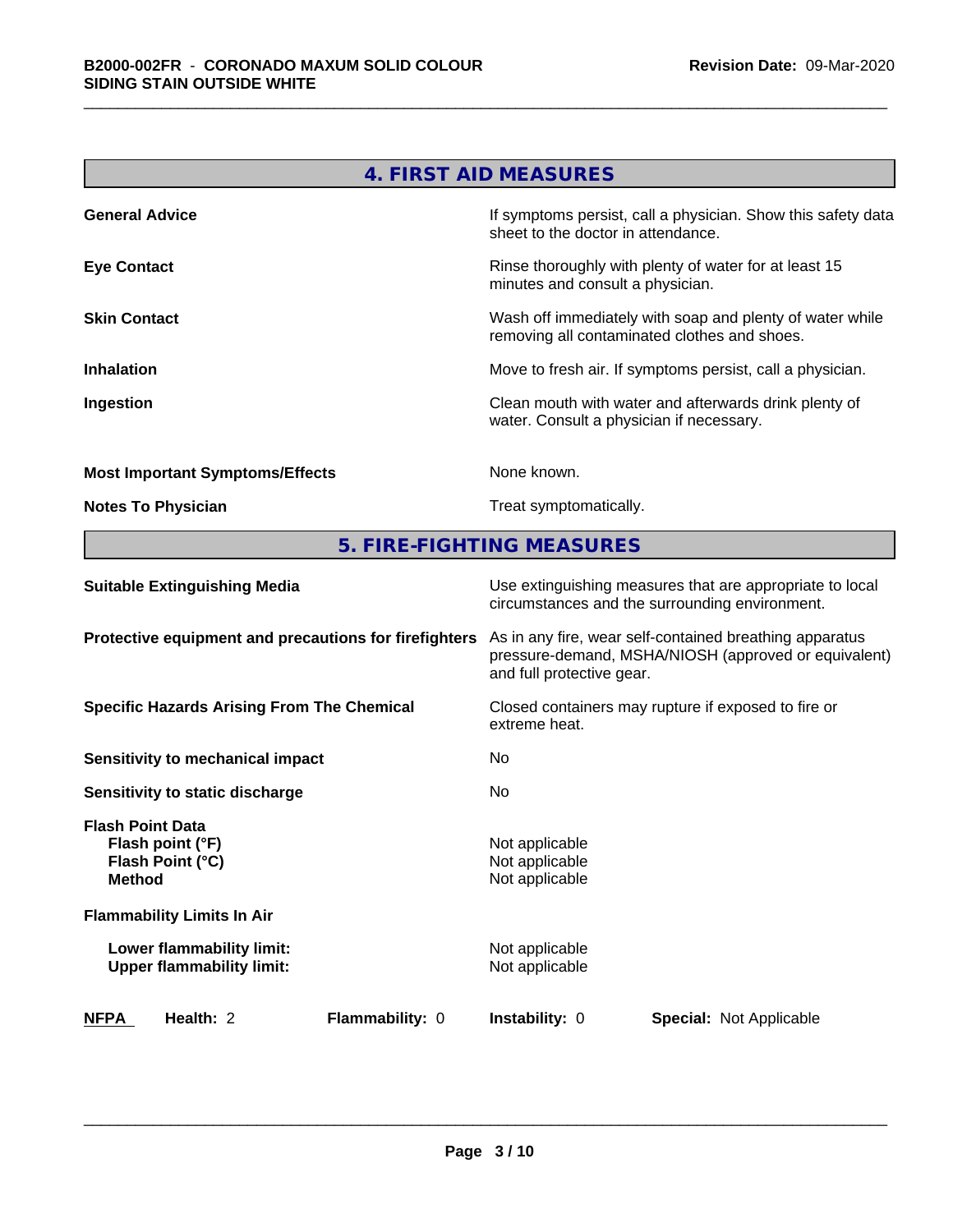#### **NFPA Legend**

- 0 Not Hazardous
- 1 Slightly
- 2 Moderate
- 3 High
- 4 Severe

*The ratings assigned are only suggested ratings, the contractor/employer has ultimate responsibilities for NFPA ratings where this system is used.*

*Additional information regarding the NFPA rating system is available from the National Fire Protection Agency (NFPA) at www.nfpa.org.*

### **6. ACCIDENTAL RELEASE MEASURES**

**Personal Precautions Avoid contact with skin, eyes and clothing. Ensure** Avoid contact with skin, eyes and clothing. Ensure adequate ventilation.

**Other Information Determined Information Prevent further leakage or spillage if safe to do so.** 

**Environmental precautions** See Section 12 for additional Ecological Information.

**Methods for Cleaning Up Example 20 Soak** up with inert absorbent material. Sweep up and shovel into suitable containers for disposal.

# **7. HANDLING AND STORAGE**

**Handling Handling Avoid contact with skin, eyes and clothing. Avoid breathing H** vapors, spray mists or sanding dust. In case of insufficient ventilation, wear suitable respiratory equipment.

**Storage** Storage **Keep container tightly closed.** Keep out of the reach of

#### **Incompatible Materials Incompatible Materials No information available**

**8. EXPOSURE CONTROLS/PERSONAL PROTECTION**

children.

#### **Exposure Limits**

| <b>Chemical name</b> | <b>ACGIH TLV</b>                                                                                                             | <b>Alberta</b>                                         | <b>British Columbia</b>                                  | <b>Ontario</b>                                          | Quebec                                                                   |
|----------------------|------------------------------------------------------------------------------------------------------------------------------|--------------------------------------------------------|----------------------------------------------------------|---------------------------------------------------------|--------------------------------------------------------------------------|
| Titanium dioxide     | TWA: $10 \text{ mg/m}^3$                                                                                                     | 10 mg/m $3$ - TWA                                      | 10 mg/m $3$ - TWA<br>$3$ mg/m <sup>3</sup> - TWA         | 10 mg/m $3$ - TWA                                       | 10 mg/m $3$ - TWAEV                                                      |
| Nepheline syenite    | N/E                                                                                                                          | N/E                                                    | N/E                                                      | 10 mg/m $3$ - TWA                                       | N/E                                                                      |
| Propylene glycol     | N/E                                                                                                                          | N/E                                                    | N/E                                                      | 10 mg/m $3$ - TWA<br>50 ppm - TWA<br>155 mg/m $3$ - TWA | N/E                                                                      |
| Diatomaceous earth   | N/E                                                                                                                          | N/E                                                    | 4 mg/m <sup>3</sup> - TWA<br>1.5 mg/m <sup>3</sup> - TWA | N/E                                                     | 6 mg/m <sup>3</sup> - TWAEV                                              |
| Zinc oxide           | STEL: $10 \text{ mg/m}^3$<br>respirable particulate<br>matter<br>TWA: $2 \text{ mg/m}^3$<br>respirable particulate<br>matter | $2 \text{ mg/m}^3$ - TWA<br>$10 \text{ mg/m}^3$ - STEL | $2 \text{ mg/m}^3$ - TWA<br>$10 \text{ mg/m}^3$ - STEL   | $2 \text{ mg/m}^3$ - TWA<br>10 mg/m $3 -$ STEL          | 10 mg/m $3$ - TWAEV<br>5 mg/m <sup>3</sup> - TWAEV<br>10 mg/m $3 -$ STEV |

#### **Legend**

ACGIH - American Conference of Governmental Industrial Hygienists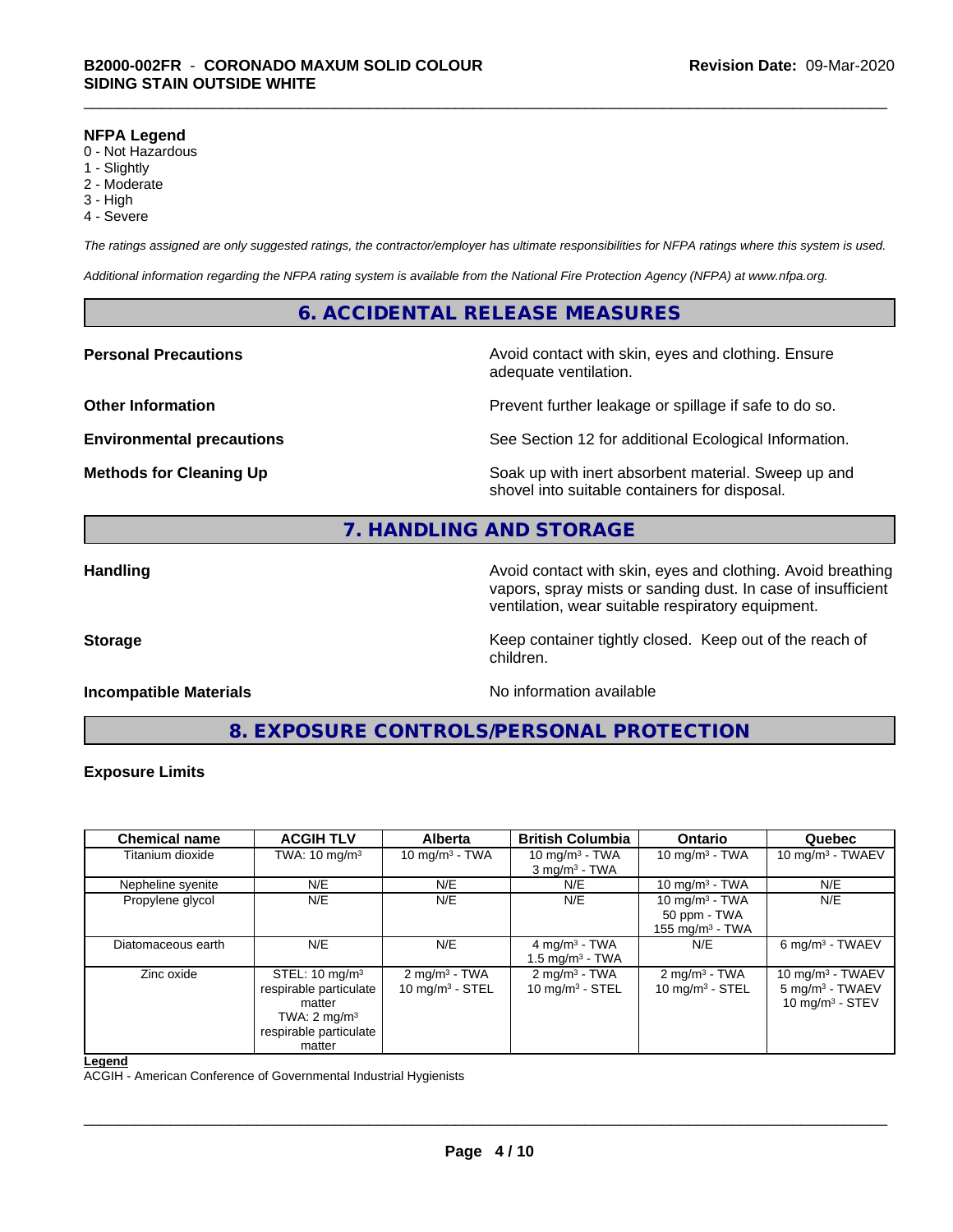Alberta - Alberta Occupational Exposure Limits British Columbia - British Columbia Occupational Exposure Limits Ontario - Ontario Occupational Exposure Limits Quebec - Quebec Occupational Exposure Limits N/E - Not established

# **Personal Protective Equipment**

**Skin Protection Protective gloves and impervious clothing.** 

**Engineering Measures Ensure** Ensure adequate ventilation, especially in confined areas.

**Eye/Face Protection Safety glasses with side-shields.** 

**Respiratory Protection Number 1** (Use only with adequate ventilation. In operations where exposure limits are exceeded, use a NIOSH approved respirator that has been selected by a technically qualified person for the specific work conditions. When spraying the product or applying in confined areas, wear a NIOSH approved respirator specified for paint spray or organic vapors.

**Hygiene Measures Avoid contact with skin, eyes and clothing. Remove and Hygiene Measures** and clothing. Remove and wash contaminated clothing before re-use. Wash thoroughly after handling.

### **9. PHYSICAL AND CHEMICAL PROPERTIES**

**Appearance** liquid **Odor Odor** little or no odor<br> **Odor Threshold Containery of the Containery of the Containery of the Containery of the Containery of the Containery of the Containery of the Containery of the Containery of the Container Density (lbs/gal)** 10.9 - 11.0 **Specific Gravity** 1.30 - 1.32 **pH** No information available **Viscosity (cps)** No information available **Solubility(ies)** No information available **Water solubility Water solubility Water solubility Water solubility Water solubility Water solution Evaporation Rate No information available No information available Vapor pressure** No information available in the North American Monte No. 1999. **Vapor density Vapor density No information available Wt. % Solids** 45 - 55 **Vol. % Solids** 25 - 35 **Wt. % Volatiles** 45 - 55 **Vol. % Volatiles** 65 - 75 **VOC Regulatory Limit (g/L)** <250 **Boiling Point (°F)** 212 **Boiling Point (°C)** 100 **Freezing point (°F)** 32 **Freezing Point (°C)** 0 **Flash point (°F)** Not applicable **Flash Point (°C)** Not applicable **Method** Not applicable **Flammability (solid, gas)** Not applicable **Upper flammability limit:** Not applicable **Lower flammability limit:** Not applicable **Autoignition Temperature (°F)** No information available **Autoignition Temperature (°C)** No information available

**No information available**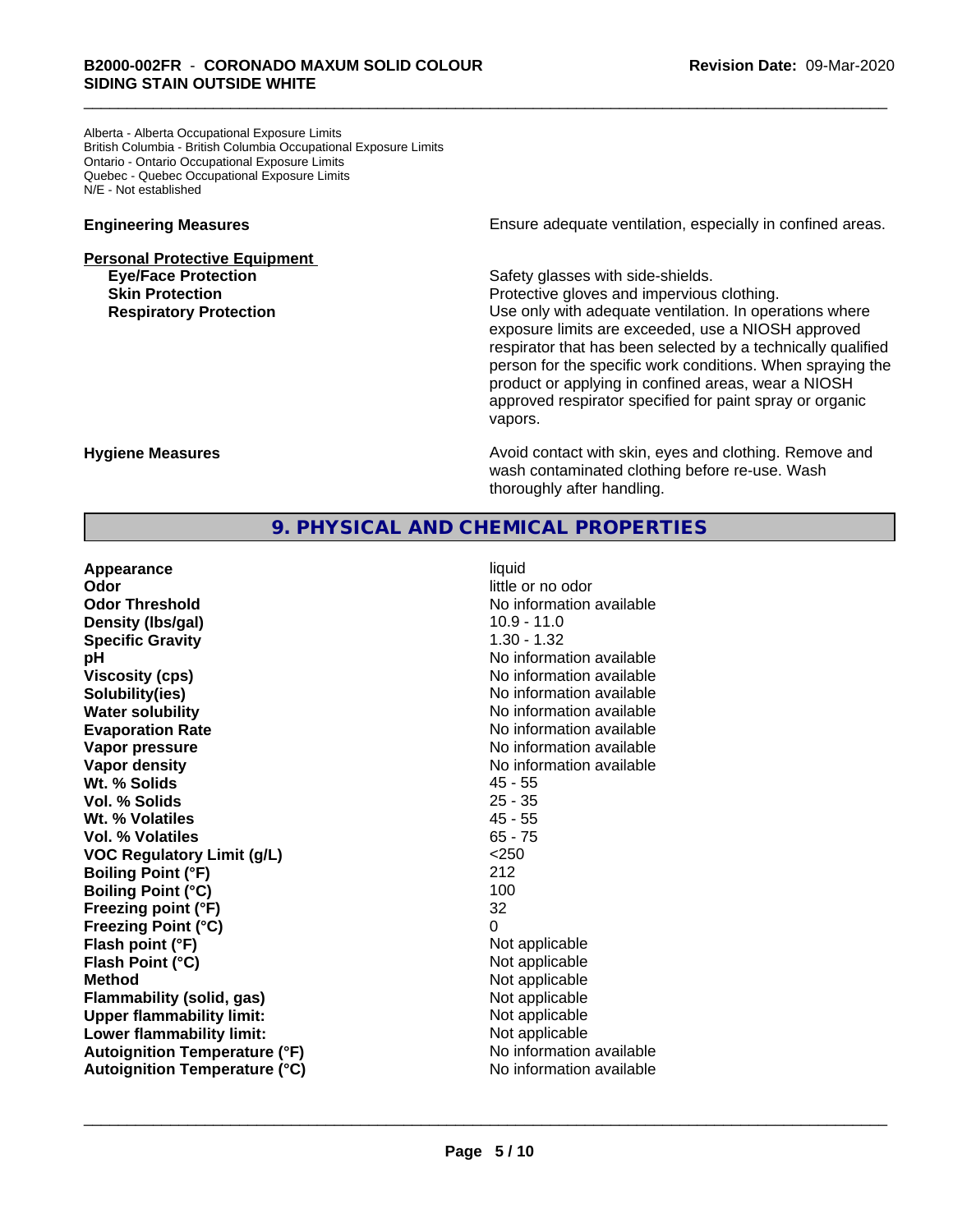**Decomposition Temperature (°F)**<br> **Decomposition Temperature (°C)** No information available **Decomposition Temperature (°C)**<br>Partition coefficient

**No information available** 

# **10. STABILITY AND REACTIVITY**

| <b>Reactivity</b>                         | Not Applicable                           |
|-------------------------------------------|------------------------------------------|
| <b>Chemical Stability</b>                 | Stable under normal conditions.          |
| <b>Conditions to avoid</b>                | Prevent from freezing.                   |
| <b>Incompatible Materials</b>             | No materials to be especially mentioned. |
| <b>Hazardous Decomposition Products</b>   | None under normal use.                   |
| <b>Possibility of hazardous reactions</b> | None under normal conditions of use.     |

# **11. TOXICOLOGICAL INFORMATION**

#### **Product Information Information on likely routes of exposure**

**Principal Routes of Exposure Exposure** Eye contact, skin contact and inhalation.

**Acute Toxicity<br>Product Information** 

**No information available** 

#### **Symptoms related to the physical, chemical and toxicological characteristics**

**Symptoms** No information available

### **Delayed and immediate effects as well as chronic effects from short and long-term exposure**

| Eye contact                   | May cause slight irritation                                                        |
|-------------------------------|------------------------------------------------------------------------------------|
| <b>Skin contact</b>           | Substance may cause slight skin irritation. Prolonged or                           |
|                               | repeated contact may dry skin and cause irritation.                                |
| <b>Inhalation</b>             | May cause irritation of respiratory tract.                                         |
| Ingestion                     | Ingestion may cause gastrointestinal irritation, nausea,<br>vomiting and diarrhea. |
| <b>Sensitization</b>          | No information available.                                                          |
| <b>Neurological Effects</b>   | No information available.                                                          |
| <b>Mutagenic Effects</b>      | Suspected of causing genetic defects.                                              |
| <b>Reproductive Effects</b>   | May damage fertility or the unborn child.                                          |
| <b>Developmental Effects</b>  | No information available.                                                          |
| <b>Target organ effects</b>   | No information available.                                                          |
| <b>STOT - single exposure</b> | No information available.                                                          |
| STOT - repeated exposure      | No information available.                                                          |
| Other adverse effects         | No information available.                                                          |
| <b>Aspiration Hazard</b>      | No information available.                                                          |
|                               |                                                                                    |

**Numerical measures of toxicity**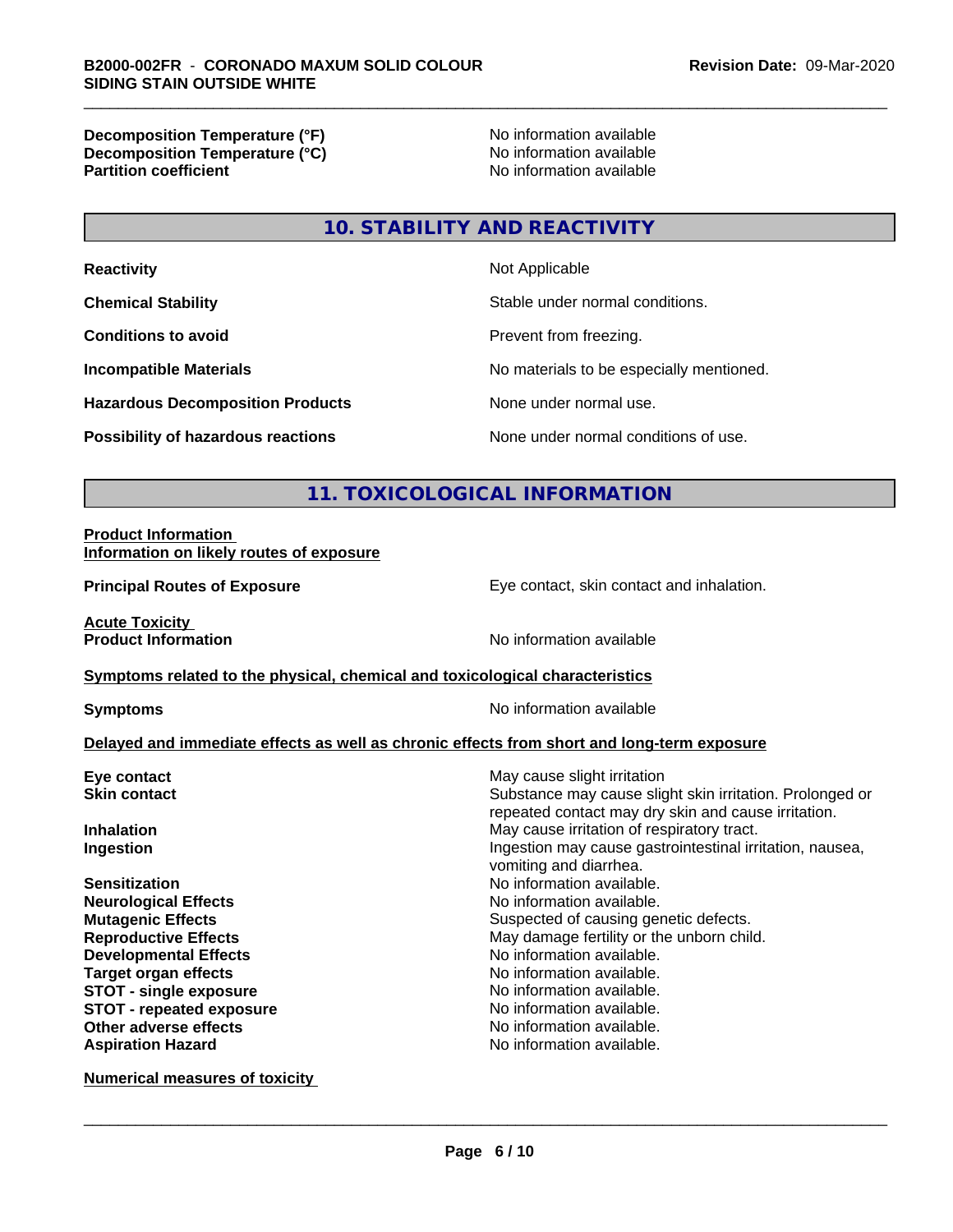#### **The following values are calculated based on chapter 3.1 of the GHS document**

| <b>ATEmix (oral)</b>   |  |
|------------------------|--|
| <b>ATEmix (dermal)</b> |  |

**ATEmix (oral)** 18187 mg/kg **ATEmix (dermal)** 657395 mg/kg

#### **Component Information**

| Chemical name                                                       | Oral LD50                                    | Dermal LD50                                                    | <b>Inhalation LC50</b> |
|---------------------------------------------------------------------|----------------------------------------------|----------------------------------------------------------------|------------------------|
| Titanium dioxide<br>13463-67-7                                      | $> 10000$ mg/kg (Rat)                        |                                                                |                        |
| Propylene glycol<br>57-55-6                                         | $= 20$ g/kg (Rat)                            | $= 20800$ mg/kg (Rabbit)                                       |                        |
| Zinc oxide<br>1314-13-2                                             | $>$ 5000 mg/kg (Rat)                         |                                                                |                        |
| Carbamic acid,<br>1H-benzimidazol-2-yl-, methyl ester<br>10605-21-7 | $>$ 5050 mg/kg (Rat)<br>$= 6400$ mg/kg (Rat) | 10000 mg/kg (Rabbit) = $2$ g/kg<br>$Rat$ = 8500 mg/kg (Rabbit) |                        |
| Sodium C14-C16 olefin sulfonate<br>68439-57-6                       | $= 2220$ mg/kg (Rat)                         | $> 740$ mg/kg (Rabbit)                                         |                        |

#### **Chronic Toxicity**

#### **Carcinogenicity**

*The information below indicateswhether each agency has listed any ingredient as a carcinogen:.*

| <b>Chemical name</b>      | <b>IARC</b>                     | <b>NTP</b> |
|---------------------------|---------------------------------|------------|
|                           | 2Β<br>Possible Human Carcinogen |            |
| ' Titanium 、<br>, dioxide |                                 |            |

• Although IARC has classified titanium dioxide as possibly carcinogenic to humans (2B), their summary concludes: "No significant exposure to titanium dioxide is thought to occur during the use of products in which titanium dioxide is bound to other materials, such as paint."

#### **Legend**

IARC - International Agency for Research on Cancer NTP - National Toxicity Program OSHA - Occupational Safety & Health Administration

**12. ECOLOGICAL INFORMATION**

#### **Ecotoxicity Effects**

The environmental impact of this product has not been fully investigated.

#### **Product Information**

#### **Acute Toxicity to Fish**

No information available

#### **Acute Toxicity to Aquatic Invertebrates**

No information available

#### **Acute Toxicity to Aquatic Plants**

No information available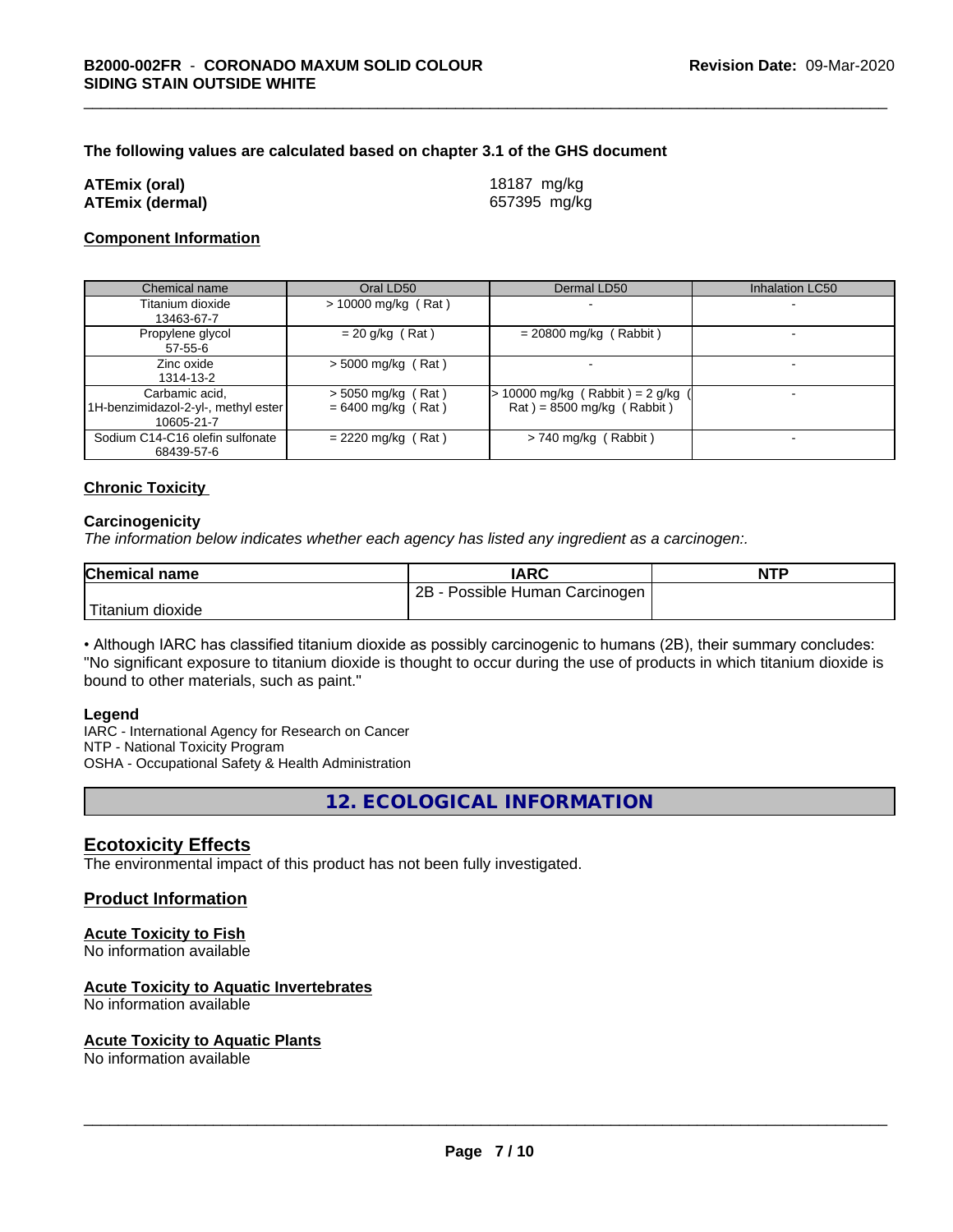#### **Persistence / Degradability**

No information available.

### **Bioaccumulation**

No information available.

#### **Mobility in Environmental Media**

No information available.

# **Ozone**

No information available

#### **Component Information**

#### **Acute Toxicity to Fish**

Titanium dioxide  $LCS0:$  > 1000 mg/L (Fathead Minnow - 96 hr.) Propylene glycol LC50: 710 mg/L (Fathead Minnow - 96 hr.) Carbamic acid, 1H-benzimidazol-2-yl-, methyl ester LC50: 1.5 mg/L (Rainbow Trout - 96 hr.)

#### **Acute Toxicity to Aquatic Invertebrates**

Propylene glycol EC50: > 10000 mg/L (Daphnia magna - 24 hr.) Carbamic acid, 1H-benzimidazol-2-yl-, methyl ester LC50: 0.22 mg/L (water flea - 48 hr.)

#### **Acute Toxicity to Aquatic Plants**

No information available

# **13. DISPOSAL CONSIDERATIONS**

**Waste Disposal Method Dispose of in accordance with federal, state, provincial,** and local regulations. Local requirements may vary, consult your sanitation department or state-designated environmental protection agency for more disposal options.

# **14. TRANSPORT INFORMATION**

**TDG** Not regulated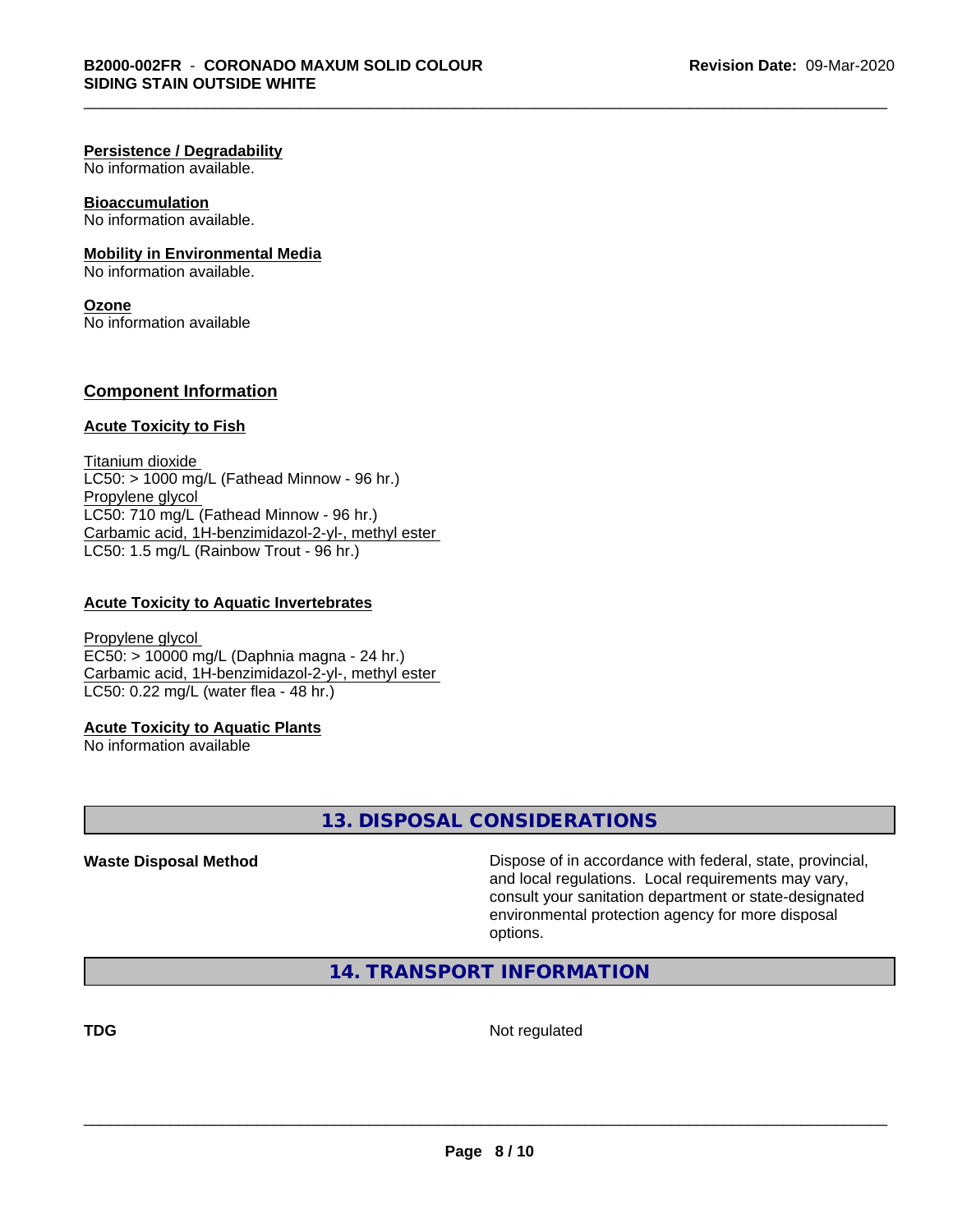#### **ICAO / IATA** Not regulated

**IMDG / IMO** Not regulated

**15. REGULATORY INFORMATION**

### **International Inventories**

| <b>TSCA: United States</b> | Yes - All components are listed or exempt. |
|----------------------------|--------------------------------------------|
| <b>DSL: Canada</b>         | Yes - All components are listed or exempt. |

## **National Pollutant Release Inventory (NPRI)**

#### **NPRI Parts 1- 4**

This product contains the following Parts 1-4 NPRI chemicals:

*None*

#### **NPRI Part 5**

This product contains the following NPRI Part 5 Chemicals:

*None*

#### **WHMIS Regulatory Status**

This product has been classified in accordance with the hazard criteria of the Hazardous Products Regulations (HPR) and the SDS contains all the information required by the HPR.

| 16. OTHER INFORMATION                                         |               |                        |                      |          |  |
|---------------------------------------------------------------|---------------|------------------------|----------------------|----------|--|
| HMIS -                                                        | Health: $2^*$ | <b>Flammability: 0</b> | <b>Reactivity: 0</b> | $PPE: -$ |  |
| <b>HMIS Legend</b><br>0 - Minimal Hazard<br>1 - Slight Hazard |               |                        |                      |          |  |

- 2 Moderate Hazard
- 3 Serious Hazard
- 4 Severe Hazard
- \* Chronic Hazard

X - Consult your supervisor or S.O.P. for "Special" handling instructions.

*Note: The PPE rating has intentionally been left blank. Choose appropriate PPE that will protect employees from the hazards the material will present under the actual normal conditions of use.*

*Caution: HMISÒ ratings are based on a 0-4 rating scale, with 0 representing minimal hazards or risks, and 4 representing significant hazards or risks. Although HMISÒ ratings are not required on MSDSs under 29 CFR 1910.1200, the preparer, has chosen to provide them. HMISÒ ratings are to be used only in conjunction with a fully implemented HMISÒ program by workers who have received appropriate HMISÒ training. HMISÒ is a registered trade and service mark of the NPCA. HMISÒ materials may be purchased exclusively from J. J. Keller (800) 327-6868.*

 **WARNING!** If you scrape, sand, or remove old paint, you may release lead dust. LEAD IS TOXIC. EXPOSURE TO LEAD DUST CAN CAUSE SERIOUS ILLNESS, SUCH AS BRAIN DAMAGE, ESPECIALLY IN CHILDREN.